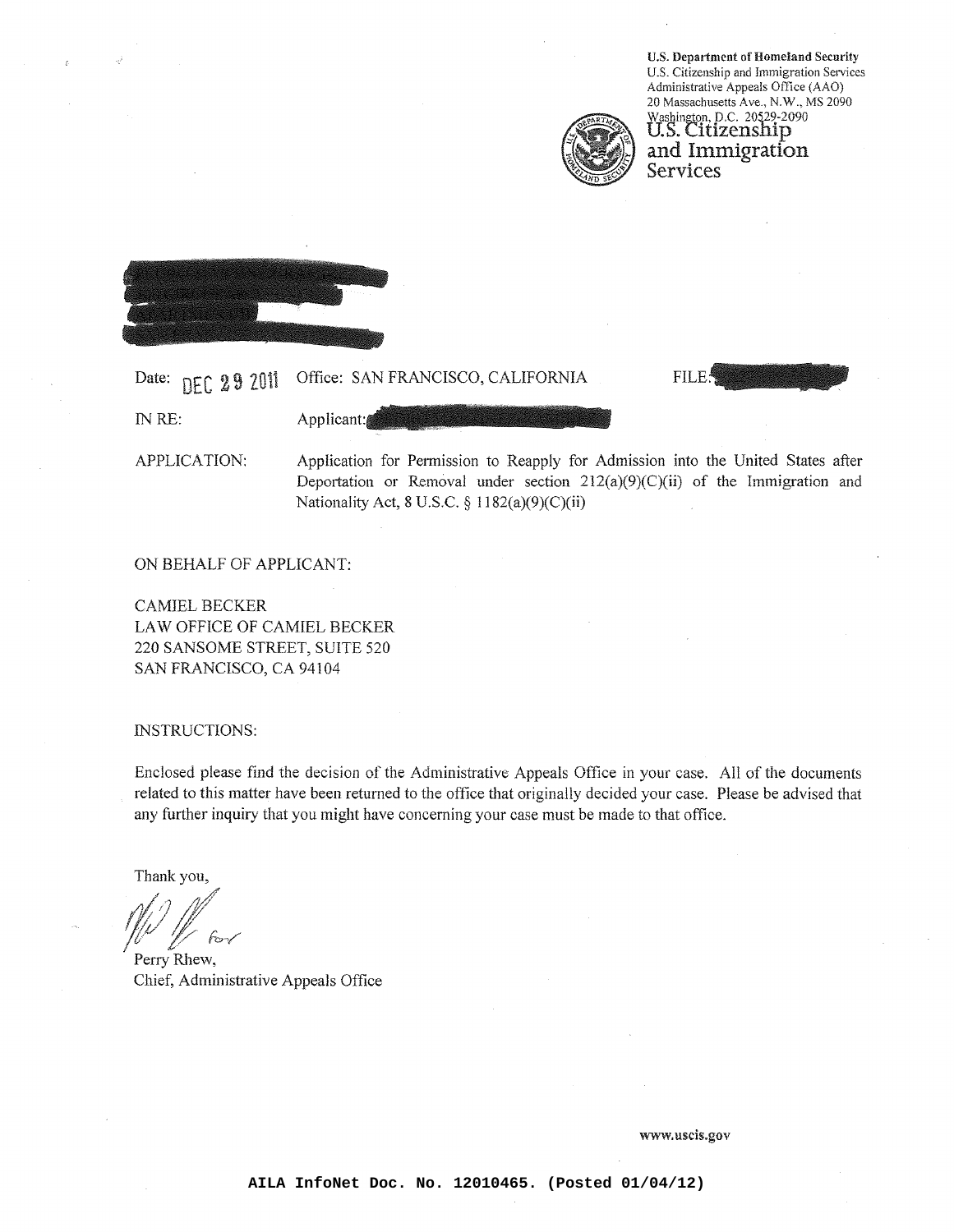

DISCUSSION: The Field Office Director, San Francisco, California, denied the Application for Permission to Reapply for Admission into the United States after Deportation or Removal (Form 1- 212), and it is now before the Administrative Appeals Office (AAO) on appeal. The appeal will be sustained.

The record reflects that the applicant is a native and citizen of Guatemala who initially entered the United States without inspection on or about March 29, 1985. He was taken into custody by U.S. immigration officials on March 30, 1985, and found to be subject to deportation for having entered the United States without inspection pursuant to section  $241(a)(2)$  of the Immigration and Nationality Act (the Act), 8 U.S.C. § 1251(a)(2). The Immigration Judge granted him voluntary departure to occur on or before October 10, 1985. However, the applicant did not leave the United States by October 10, 1985. Rather, he was deported to Guatemala at the expense of the U.S. government on October 11, 1985. And, he reentered the United States without inspection on or about November 30, 1989. Subsequently, on January 28, 2011, he filed an Application to Register Permanent Residence or Adjust Status (Form I-485) as the beneficiary of a Petition for Alien Relative (Form 1-130) that was filed by his United States Citizen sibling and approved on June 30, 2005. The applicant concurrently filed Form 1-212. The applicant was found to be inadmissible pursuant to section  $212(a)(9)(C)$  of the Immigration and Nationality Act (the Act), 8 U.S.C.  $\frac{1}{8}$  1182(a)(9)(C). The applicant through counsel contests this finding of inadmissibility.

The Field Office Director found the applicant inadmissible pursuant to section  $212(a)(9)(C)(i)(II)$  of the Act and ineligible to apply for consent to reapply for admission. The Field Office Director denied the Form 1-212 accordingly. *Field Office Director's Decision,* dated April 29, 2011.

On appeal, counsel asserts that the Field Office Director incorrectly applied section  $212(a)(9)(C)$  of the Act as it only applies to applicants who were removed and subsequently reentered the United States on or after April 1, 1997; the applicant is not inadmissible under section  $212(a)(9)(C)$  of the Act; a legacy Immigration and Naturalization Service (now, the United States Citizenship and Immigration Services (USCIS)) memo titled, "Additional Guidance for Implementing Sections 212(a)(6) and 212(a)(9) of the Immigration and Nationality Act (Act)" along with Interim Guidance found in 74 No. 25 Interpreter Releases 1033 at 1035 (July 7, 1997), outline the relevant law; and since the section was improperly applied, the denial of Form I-212 was incorrect and the applicant's adjustment of status application should be granted. *Form I-290B*, dated May 24, 2011.

The record includes, but is not limited to: counsel's briefs, a letter from a trial attorney for the U.S. Office of Immigration Litigation to the U.S. Court of Appeals,  $9<sup>th</sup>$  Circuit; identity documents; and financial documents.

Section  $212(a)(9)(C)$  of the Act states:

(C) Aliens unlawfully present after previous immigration violations.-

(i) In genera1.-Any alien who-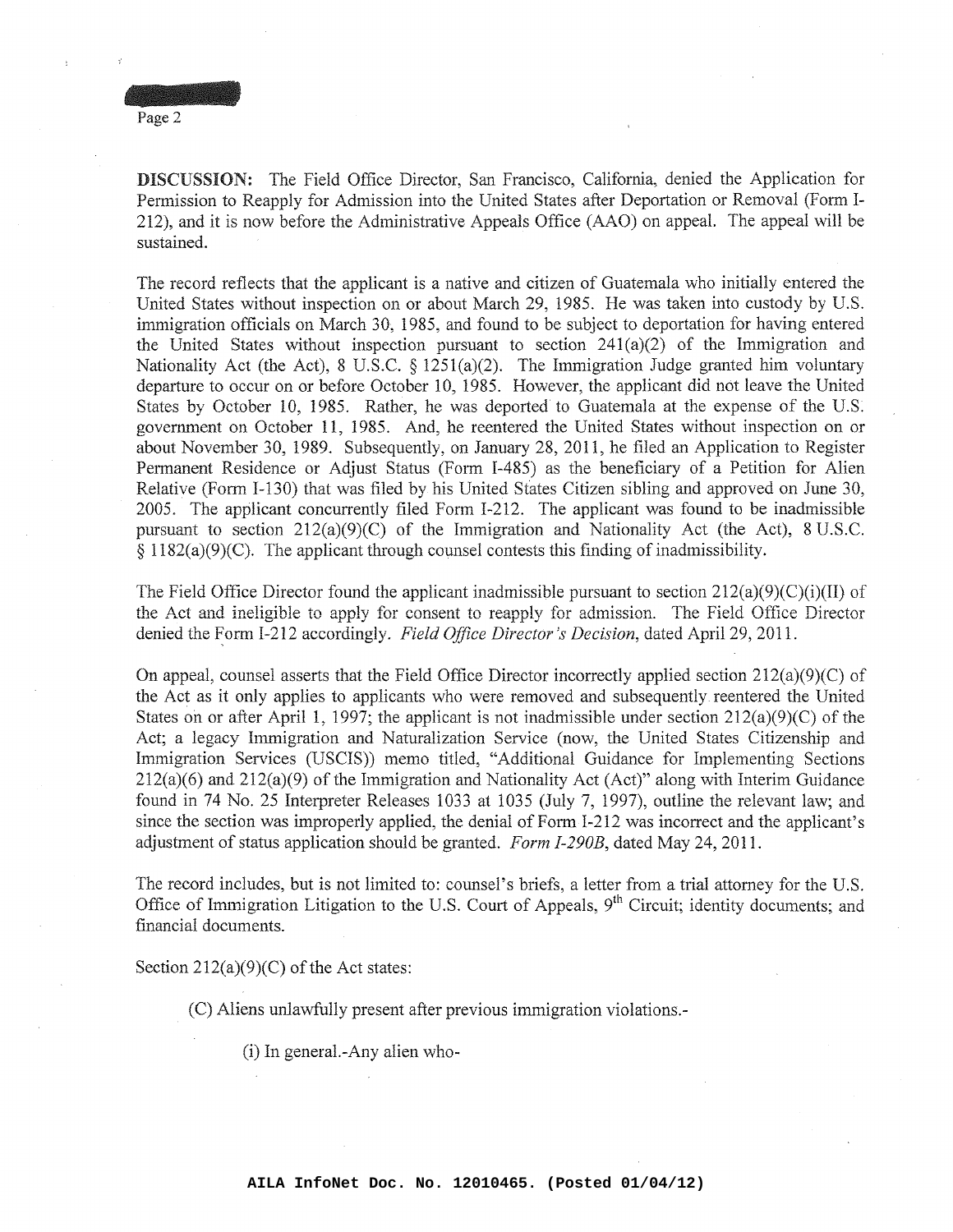

(1) has been unlawfully present in the United States for an aggregate period of more than 1 year, or

(II) has been ordered removed under section 235(b)(1), section 240, or any other provision of law,

and who enters or attempts to reenter the United States without being admitted is inadmissible.

(ii) Exception.—Clause (i) shall not apply to an alien seeking admission more than 10 years after the date of the alien's last departure from the United States if ... the Attorney General [now the Secretary of Homeland Security] has consented to the alien's reapplying for **admission....**

The AAO notes that the policy memo referenced by counsel states that, "Section  $212(a)(9)(C)(i)(II)$ of the Act applies to those aliens ordered removed before or after April 1, 1997, and who enter or attempt to reenter the United States unlawfully any time on or after April 1, 1997." *Memorandum by Paul W Virtue, Acting Executive Associate Commissioner, Subject: Additional Guidance for Implementing Sections* 212(a)(6) and 212(a)(9) of the *Immigration* and *Nationality Act* (Act), dated June 17, 1997. In this case, the applicant reentered the United States without inspection by U.S. immigration officials on or about November 30, 1989, and has remained in the United States to date. As such, the AAO finds that he did not enter or attempt to reenter the United States unlawfully any time on or after April 1, 1997, and is therefore, not inadmissible under section  $212(a)(9)(C)(i)(II)$  of the Act. Accordingly, the applicant does not require permission to reapply for admission into the United States under section  $212(a)(9)(C)(ii)$  of the Act.

However, the record indicates that the applicant is inadmissible under section  $212(a)(9)(A)$  of the Act,  $8 \cdot \text{U.S.C.}$  § 1182(a)(9)(A). Accordingly, the AAO finds that the applicant does require permission to reapply for admission into the United States under section  $212(a)(9)(A)$  of the Act.

Section  $212(a)(9)(A)$  of the Act states, in pertinent part:

(A) Certain aliens previously removed.-

(ii) Other aliens.- Any alien not described in clause (i) who-(I) has been ordered removed under section 240 or any other provision of law, or

 $\ddotsc$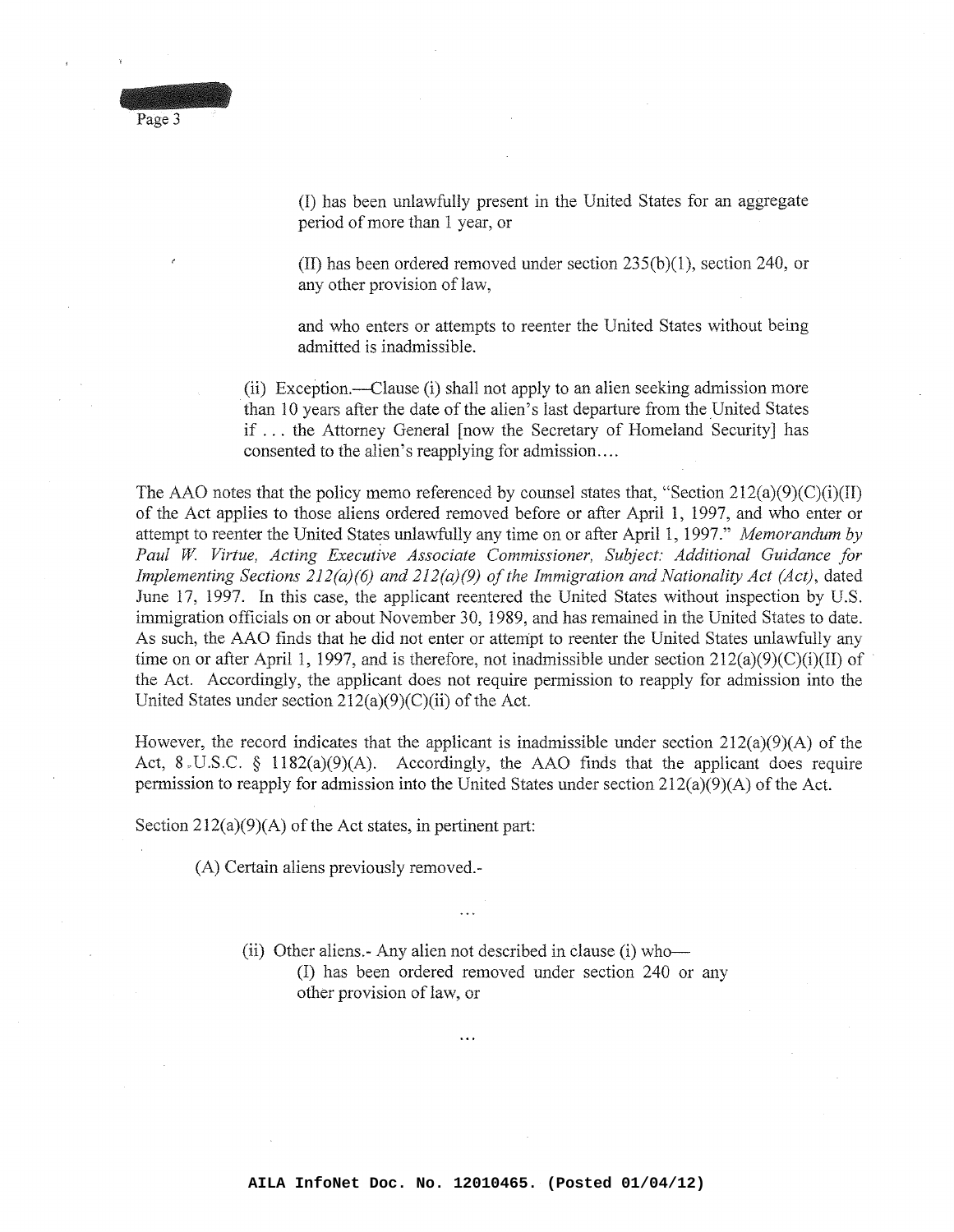

and who seeks admission within 10 years of the date of such alien's departure or removal (or within 20 years of such date in the case of a second or subsequent removal or at any time in the case of an alien convicted of an aggravated felony is inadmissible.

(iii) Exception.- Clauses (i) and (ii) shall not apply to an alien seeking admission within a period if, prior to the date of the alien's reembarkation at a place outside the United States or attempt to be admitted from foreign contiguous territory, the Attorney General [now the Secretary of Homeland Security] has consented to the alien's reapplying for admission.

The AAO conducts appellate review on a *de novo* basis. *See Soltane v. DOJ,* 381 F.3d 143, 145 (3d Cir. 2004). As discussed previously, the applicant was deported from the United States on October 11, 1985, for having entered the United States without inspection by immigration officials and reentered the United States again without inspection by immigration officials on or about November 30, 1989. The applicant is therefore inadmissible under section 212(a)(9)(A)(ii)(I) of the Act, 8 U.S.c. §1182(a)(9)(A)(ii)(I). Accordingly, the AAO will evaluate whether the applicant merits a 212(a)(9)(A)(iii) waiver of inadmissibility as a matter of discretion in order to reside with his U.S. Citizen brother and Lawful Permanent Resident son.

In *Matter of Tin,* 14 I&N Dec. 371 (Reg. Comm. 1973), the Regional Commissioner listed the following factors to be considered in the adjudication of a Form 1-212 Application for Permission to Reapply After Deportation:

The basis for deportation; recency of deportation; length of residence in the United States; applicant's moral character; his respect for law and order; evidence of reformation and rehabilitation; family responsibilities; any inadmissibility under other sections of law; hardship involved to himself and others; and the need for his services in the United States.

In *Tin,* the Regional Commissioner noted that the applicant had gained an equity (job experience) while being unlawfully present in the U.S. The Regional Commissioner then stated that the alien had obtained an advantage over aliens seeking visa issuance abroad or who abide by the terms of their admission while in this country, and he concluded that approval of an application for permission to reapply for admission would condone the alien's acts and could encourage others to enter the United States to work in the United States unlawfully. Id

*Matter of Lee*, 17 I&N Dec. 275 (Comm. 1978) further held that a record of immigration violations, standing alone, did not conclusively support a finding of a lack of good moral character. *Matter of Lee* at 278. *Lee* additionally held that,

[T]he recency of deportation can only be considered when there is a finding of poor moral character based on moral turpitude in the conduct and attitude of a person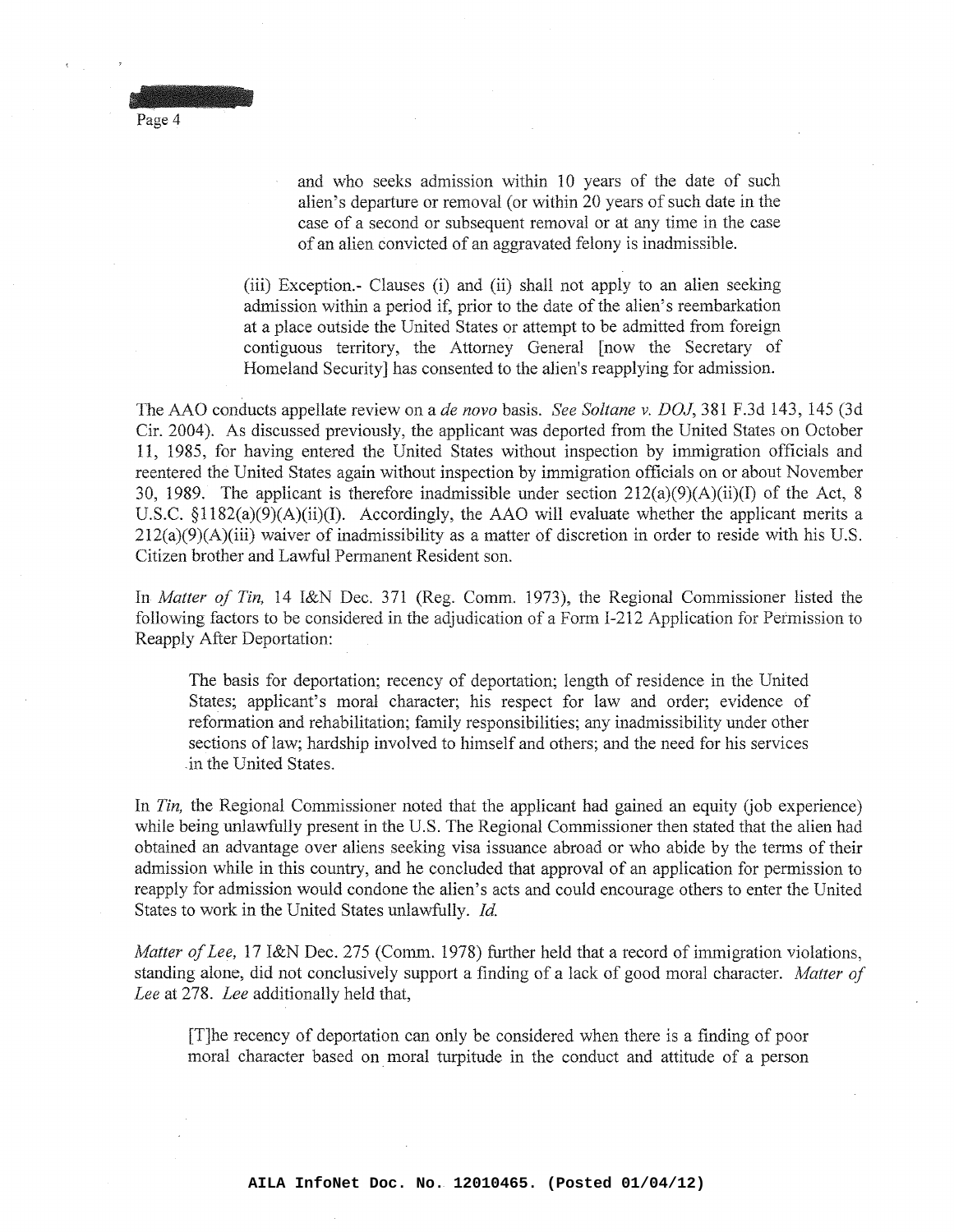Page 5

which evinces a callous conscience [toward the violation of immigration laws]  $\dots$ In all other instances when the cause of deportation has been removed and the person now appears eligible for issuance of a visa, the time factor should not be considered. *Id.*

The 7<sup>th</sup> Circuit Court of Appeals held in *Garcia-Lopes v. INS*, 923 F.2d 72 (7<sup>th</sup> Cir. 1991), that less weight is given to equities acquired after a deportation order has been entered. Further, the equity of a marriage and the weight given to any hardship to the spouse is diminished if the parties married after the commencement of deportation proceedings, with knowledge that the alien might be deported. It is also noted that the Ninth Circuit Court of Appeals, in *Carnal/a-Munoz* v. *INS, 627* F.2d 1004 ( $9<sup>th</sup>$  Cir. 1980), held that an after-acquired equity, referred to as an after-acquired family tie in *Matter of Tijam,* 22 I&N Dec. 408 (BIA 1998), need not be accorded great weight by the district director in a discretionary detennination. Moreover, in *Ghassan* v. *INS,* 972 F.2d 631, 634- 35 ( $5<sup>th</sup>$  Cir. 1992), the Fifth Circuit Court of Appeals held that giving diminished weight to hardship faced by a spouse who entered into a marriage with knowledge of the alien's possible deportation was proper. The AAO finds these legal decisions establish the general principle that "after-acquired equities" are accorded less weight for purposes of assessing favorable equities in the exercise of discretion.

The favorable factors in this case are the applicant's close family ties in the United States, his U.S. Citizen brother and Lawful Permanent Resident son; an approved 1-130 Petition; no evidence of a criminal record; a grant of voluntary departure; over 25 years have passed since the applicant was deported for having entered the United States without inspection; proof of automobile insurance; and the likelihood that the applicant may be found eligible for lawful pennanent residence.

The unfavorable factors include the applicant's immigration violations, deportation and reentry without inspection; the lack of hardship; and the applicant's unauthorized employment.

The AAO finds that the applicant's reentry without inspection after being deported from the United States is serious in nature. Nevertheless, the AAO concludes that, taken together, the favorable factors in the present case outweigh the adverse factors, such that a favorable exercise of discretion is warranted. Accordingly, the applicant is eligible for a section  $212(a)(9)(A)(iii)$  waiver of inadmissibility.

Section 291 of the Act, 8 U.S.C. § 1361, provides that the burden of proof is upon the applicant to establish he is eligible for the benefit sought. After a careful review of the record, it is concluded that the applicant has established that a favorable exercise of the Secretary's discretion is warranted. Accordingly, the appeal will be sustained.

The AAO notes that the Field Office Director denied the applicant's Form 1-485, application to adjust status, solely on the basis of the applicant's inadmissibility under section  $212(a)(9)(C)$  of the Act. *Field qlfice Director's Decision,* dated April 29, 2011. Because the AAO finds that the applicant is not inadmissible under section  $212(a)(9)(C)$  of the Act and is eligible for a favorable